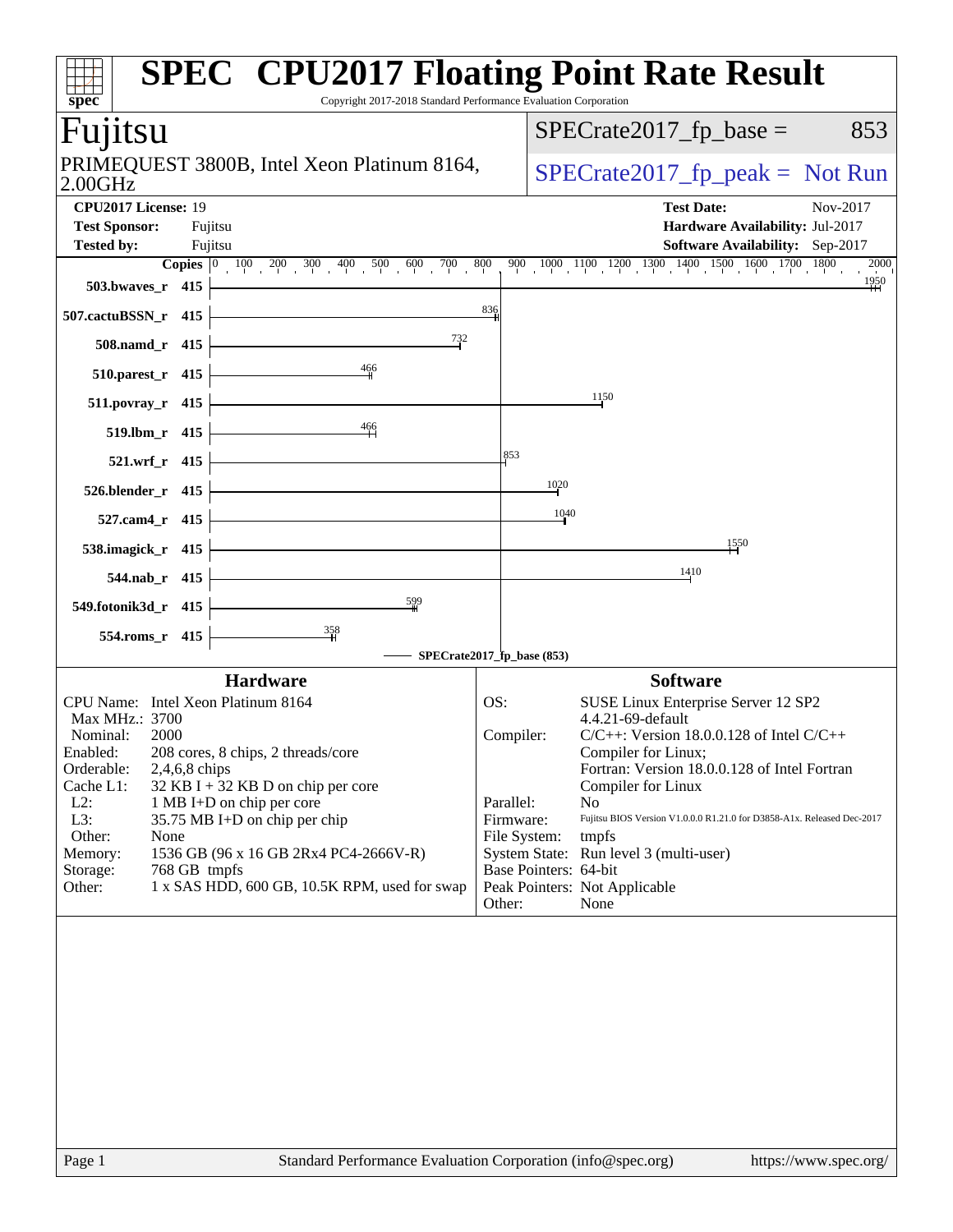## **[SPEC CPU2017 Floating Point Rate Result](http://www.spec.org/auto/cpu2017/Docs/result-fields.html#SPECCPU2017FloatingPointRateResult)**

Copyright 2017-2018 Standard Performance Evaluation Corporation

#### Fujitsu

#### 2.00GHz PRIMEQUEST 3800B, Intel Xeon Platinum 8164,  $\vert$  [SPECrate2017\\_fp\\_peak =](http://www.spec.org/auto/cpu2017/Docs/result-fields.html#SPECrate2017fppeak) Not Run

 $SPECTate2017<sub>fr</sub> base = 853$ 

**[CPU2017 License:](http://www.spec.org/auto/cpu2017/Docs/result-fields.html#CPU2017License)** 19 **[Test Date:](http://www.spec.org/auto/cpu2017/Docs/result-fields.html#TestDate)** Nov-2017 **[Test Sponsor:](http://www.spec.org/auto/cpu2017/Docs/result-fields.html#TestSponsor)** Fujitsu **[Hardware Availability:](http://www.spec.org/auto/cpu2017/Docs/result-fields.html#HardwareAvailability)** Jul-2017 **[Tested by:](http://www.spec.org/auto/cpu2017/Docs/result-fields.html#Testedby)** Fujitsu **[Software Availability:](http://www.spec.org/auto/cpu2017/Docs/result-fields.html#SoftwareAvailability)** Sep-2017

#### **[Results Table](http://www.spec.org/auto/cpu2017/Docs/result-fields.html#ResultsTable)**

|                           | <b>Base</b>   |                |                |                                                                                                          |       |                |       |               |                |              | <b>Peak</b>    |              |                |              |  |  |  |
|---------------------------|---------------|----------------|----------------|----------------------------------------------------------------------------------------------------------|-------|----------------|-------|---------------|----------------|--------------|----------------|--------------|----------------|--------------|--|--|--|
| <b>Benchmark</b>          | <b>Copies</b> | <b>Seconds</b> | Ratio          | <b>Seconds</b>                                                                                           | Ratio | <b>Seconds</b> | Ratio | <b>Copies</b> | <b>Seconds</b> | <b>Ratio</b> | <b>Seconds</b> | <b>Ratio</b> | <b>Seconds</b> | <b>Ratio</b> |  |  |  |
| 503.bwaves_r              | 415           | 2120           | 1960           | 2137                                                                                                     | 1950  | 2149           | 1940  |               |                |              |                |              |                |              |  |  |  |
| 507.cactuBSSN r           | 415           | 623            | 844            | 628                                                                                                      | 836   | 629            | 835   |               |                |              |                |              |                |              |  |  |  |
| $508$ .namd $r$           | 415           | 539            | 732            | 540                                                                                                      | 731   | 537            | 734   |               |                |              |                |              |                |              |  |  |  |
| 510.parest_r              | 415           | 2292           | 474            | 2329                                                                                                     | 466   | 2329           | 466   |               |                |              |                |              |                |              |  |  |  |
| 511.povray_r              | 415           | 844            | 1150           | 842                                                                                                      | 1150  | 842            | 1150  |               |                |              |                |              |                |              |  |  |  |
| 519.lbm r                 | 415           | 902            | 485            | 939                                                                                                      | 466   | 939            | 466   |               |                |              |                |              |                |              |  |  |  |
| $521$ .wrf r              | 415           | 1073           | 866            | 1091                                                                                                     | 852   | 1090           | 853   |               |                |              |                |              |                |              |  |  |  |
| 526.blender r             | 415           | 620            | 1020           | 621                                                                                                      | 1020  | 621            | 1020  |               |                |              |                |              |                |              |  |  |  |
| $527$ .cam $4r$           | 415           | 698            | 1040           | 697                                                                                                      | 1040  | 699            | 1040  |               |                |              |                |              |                |              |  |  |  |
| 538.imagick_r             | 415           | 678            | 1520           | 668                                                                                                      | 1550  | 667            | 1550  |               |                |              |                |              |                |              |  |  |  |
| 544.nab r                 | 415           | 496            | 1410           | 496                                                                                                      | 1410  | 496            | 1410  |               |                |              |                |              |                |              |  |  |  |
| 549.fotonik3d r           | 415           | 2667           | 606            | 2701                                                                                                     | 599   | 2723           | 594   |               |                |              |                |              |                |              |  |  |  |
| $554$ .roms_r             | 415           | 1788           | 369            | 1840                                                                                                     | 358   | 1851           | 356   |               |                |              |                |              |                |              |  |  |  |
| $SPECrate2017_fp\_base =$ |               |                | 853            |                                                                                                          |       |                |       |               |                |              |                |              |                |              |  |  |  |
| $SPECrate2017$ fp peak =  |               |                | <b>Not Run</b> |                                                                                                          |       |                |       |               |                |              |                |              |                |              |  |  |  |
|                           |               |                |                | Results appear in the order in which they were run. Bold underlined text indicates a median measurement. |       |                |       |               |                |              |                |              |                |              |  |  |  |

#### **[Submit Notes](http://www.spec.org/auto/cpu2017/Docs/result-fields.html#SubmitNotes)**

 The numactl mechanism was used to bind copies to processors. The config file option 'submit' was used to generate numactl commands to bind each copy to a specific processor. For details, please see the config file.

### **[Operating System Notes](http://www.spec.org/auto/cpu2017/Docs/result-fields.html#OperatingSystemNotes)**

 Stack size set to unlimited using "ulimit -s unlimited" Set Kernel Boot Parameter : nohz\_full=1-415 isolcpus=1-415 Set tmpfs filesystem with: mkdir /home/memory mount -t tmpfs -o size=768g,rw tmpfs /home/memory Process tuning setting: echo 0 > /proc/sys/kernel/numa\_balancing echo never > /sys/kernel/mm/transparent\_hugepage/enabled cpu idle state set with: cpupower idle-set -d 1 cpupower idle-set -d 2 set affinity of rcu threads to the cpu0: for i in `pgrep rcu` ; do taskset -pc 0 \$i ; done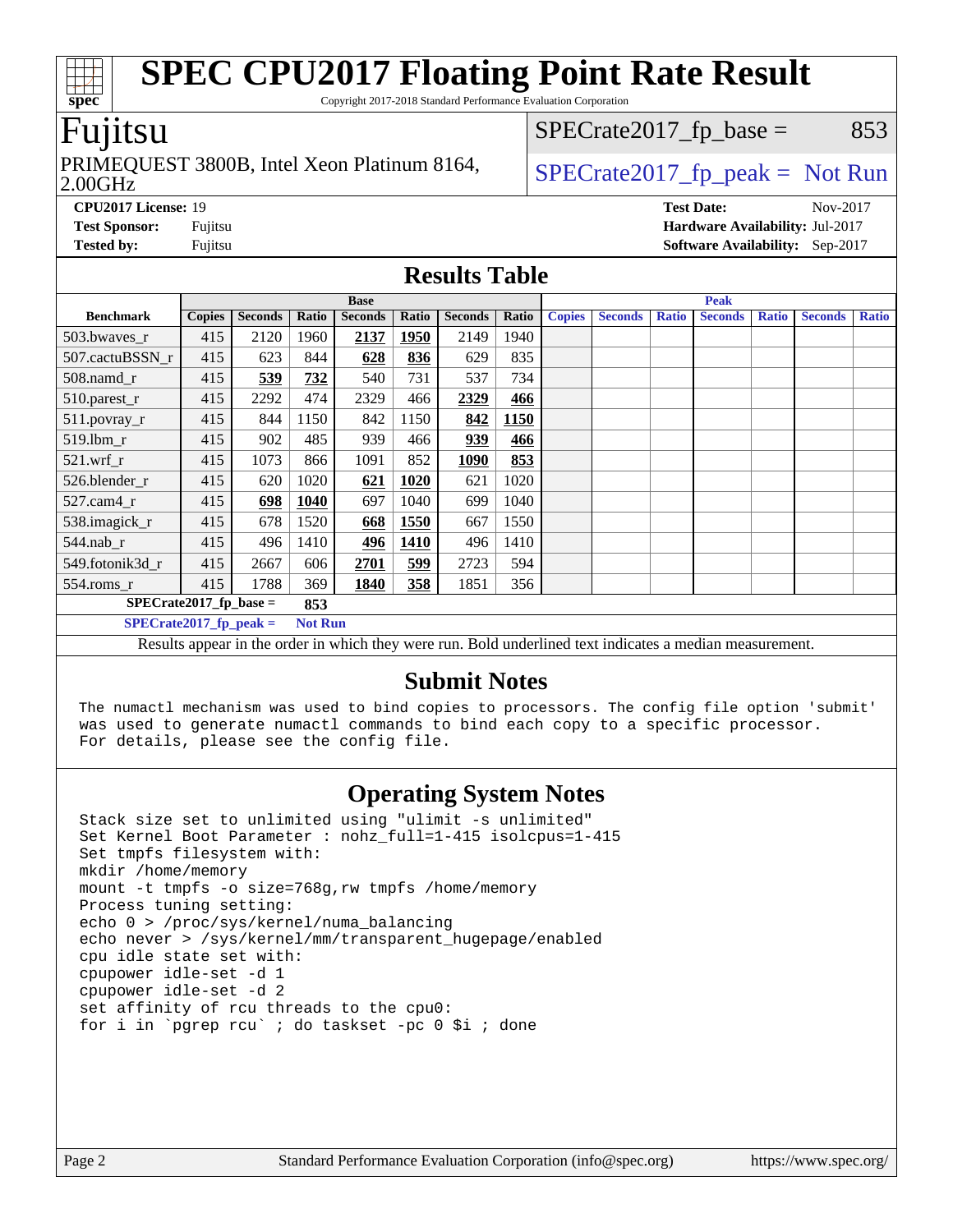Copyright 2017-2018 Standard Performance Evaluation Corporation

### Fujitsu

**[spec](http://www.spec.org/)**

2.00GHz PRIMEQUEST 3800B, Intel Xeon Platinum 8164,  $\big|$  [SPECrate2017\\_fp\\_peak =](http://www.spec.org/auto/cpu2017/Docs/result-fields.html#SPECrate2017fppeak) Not Run

 $SPECTate2017<sub>fr</sub> base = 853$ 

| 2.00GHz    |  |
|------------|--|
| CDI1201713 |  |

**[Tested by:](http://www.spec.org/auto/cpu2017/Docs/result-fields.html#Testedby)** Fujitsu **Fugital Example 2017 [Software Availability:](http://www.spec.org/auto/cpu2017/Docs/result-fields.html#SoftwareAvailability)** Sep-2017

**[CPU2017 License:](http://www.spec.org/auto/cpu2017/Docs/result-fields.html#CPU2017License)** 19 **[Test Date:](http://www.spec.org/auto/cpu2017/Docs/result-fields.html#TestDate)** Nov-2017 **[Test Sponsor:](http://www.spec.org/auto/cpu2017/Docs/result-fields.html#TestSponsor)** Fujitsu **[Hardware Availability:](http://www.spec.org/auto/cpu2017/Docs/result-fields.html#HardwareAvailability)** Jul-2017

#### **[General Notes](http://www.spec.org/auto/cpu2017/Docs/result-fields.html#GeneralNotes)**

Environment variables set by runcpu before the start of the run: LD\_LIBRARY\_PATH = "/home/memory/speccpu/lib/ia32:/home/memory/speccpu/lib/intel64" LD\_LIBRARY\_PATH = "\$LD\_LIBRARY\_PATH:/home/memory/speccpu/je5.0.1-32:/home/memory/speccpu/je5.0.1-64" Binaries compiled on a system with 1x Intel Core i7-4790 CPU + 32GB RAM memory using Redhat Enterprise Linux 7.4 Prior to runcpu invocation Filesystem page cache synced and cleared with: sync; echo 3> /proc/sys/vm/drop\_caches runcpu command invoked through numactl i.e.: numactl --interleave=all runcpu <etc> **[Platform Notes](http://www.spec.org/auto/cpu2017/Docs/result-fields.html#PlatformNotes)** BIOS configuration: DCU Streamer Prefetcher = Disabled Sub NUMA Clustering = Enabled Stale AtoS = Enabled LLC Dead Line Alloc = Disabled Fan Control = Full Sysinfo program /home/memory/speccpu/bin/sysinfo Rev: r5797 of 2017-06-14 96c45e4568ad54c135fd618bcc091c0f running on linux-k55j Mon Nov 20 03:57:36 2017 SUT (System Under Test) info as seen by some common utilities. For more information on this section, see <https://www.spec.org/cpu2017/Docs/config.html#sysinfo> From /proc/cpuinfo model name : Intel(R) Xeon(R) Platinum 8164 CPU @ 2.00GHz 8 "physical id"s (chips) 416 "processors" cores, siblings (Caution: counting these is hw and system dependent. The following excerpts from /proc/cpuinfo might not be reliable. Use with caution.) cpu cores : 26 siblings : 52 physical 0: cores 0 1 2 3 4 5 6 8 9 10 11 12 13 16 17 18 19 20 21 22 24 25 26 27 28 29 physical 1: cores 0 1 2 3 4 5 6 8 9 10 11 12 13 16 17 18 19 20 21 22 24 25 26 27 28 29 physical 2: cores 0 1 2 3 4 5 6 8 9 10 11 12 13 16 17 18 19 20 21 22 24 25 26 27 28 29 physical 3: cores 0 1 2 3 4 5 6 8 9 10 11 12 13 16 17 18 19 20 21 22 24 25 26 27 28 29 physical 4: cores 0 1 2 3 4 5 6 8 9 10 11 12 13 16 17 18 19 20 21 22 24 25 26 27 28 29 physical 5: cores 0 1 2 3 4 5 6 8 9 10 11 12 13 16 17 18 19 20 21 22 24 25 26 27 28 **(Continued on next page)**

Page 3 Standard Performance Evaluation Corporation [\(info@spec.org\)](mailto:info@spec.org) <https://www.spec.org/>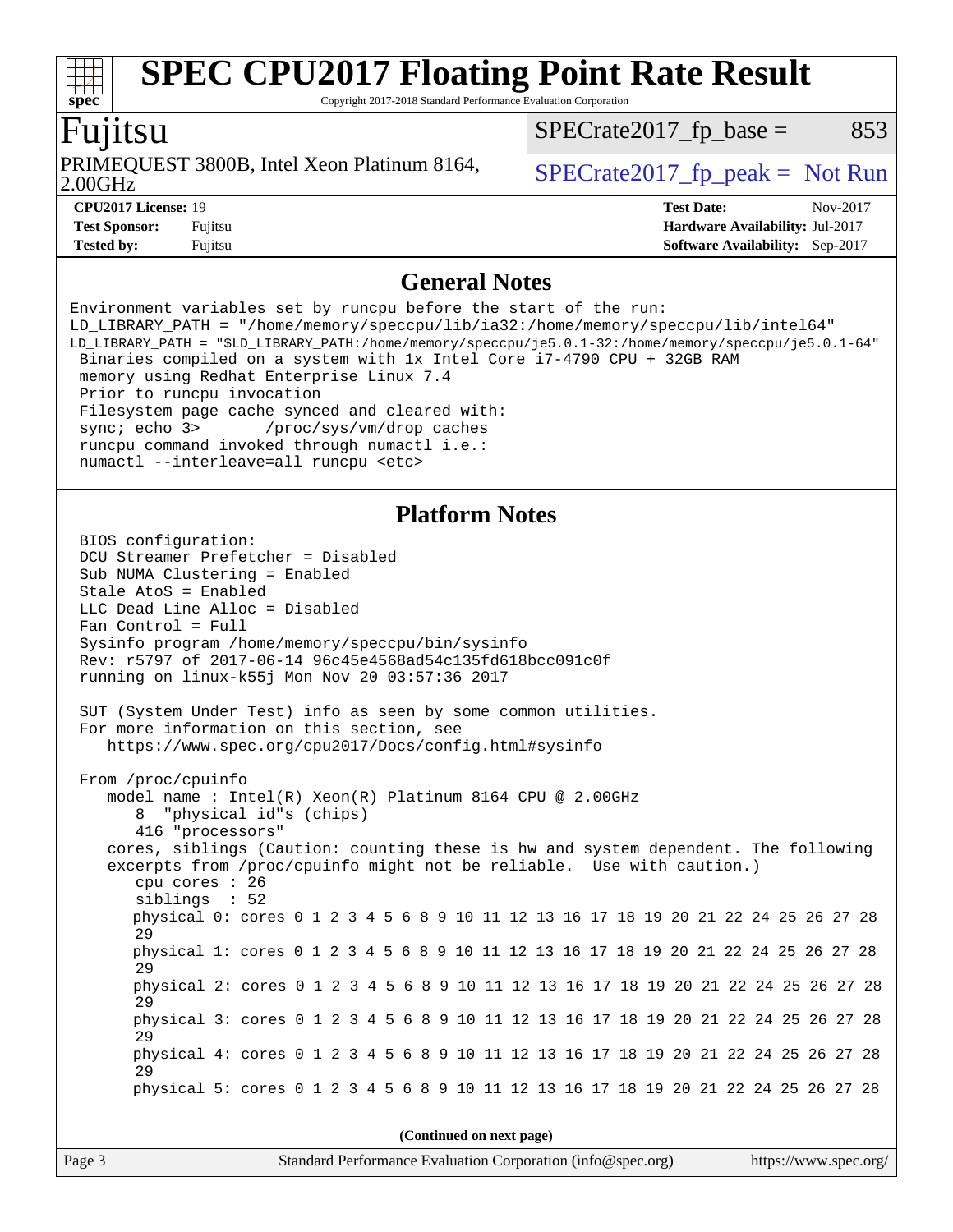#### **[spec](http://www.spec.org/) [SPEC CPU2017 Floating Point Rate Result](http://www.spec.org/auto/cpu2017/Docs/result-fields.html#SPECCPU2017FloatingPointRateResult)** Copyright 2017-2018 Standard Performance Evaluation Corporation Fujitsu 2.00GHz PRIMEQUEST 3800B, Intel Xeon Platinum 8164,  $\big|$  SPECrate 2017 fp peak = Not Run  $SPECTate2017<sub>fr</sub> base = 853$ **[CPU2017 License:](http://www.spec.org/auto/cpu2017/Docs/result-fields.html#CPU2017License)** 19 **[Test Date:](http://www.spec.org/auto/cpu2017/Docs/result-fields.html#TestDate)** Nov-2017 **[Test Sponsor:](http://www.spec.org/auto/cpu2017/Docs/result-fields.html#TestSponsor)** Fujitsu **[Hardware Availability:](http://www.spec.org/auto/cpu2017/Docs/result-fields.html#HardwareAvailability)** Jul-2017 **[Tested by:](http://www.spec.org/auto/cpu2017/Docs/result-fields.html#Testedby)** Fujitsu **Fugital Example 2017 [Software Availability:](http://www.spec.org/auto/cpu2017/Docs/result-fields.html#SoftwareAvailability)** Sep-2017 **[Platform Notes \(Continued\)](http://www.spec.org/auto/cpu2017/Docs/result-fields.html#PlatformNotes)** 29 physical 6: cores 0 1 2 3 4 5 6 8 9 10 11 12 13 16 17 18 19 20 21 22 24 25 26 27 28 29 physical 7: cores 0 1 2 3 4 5 6 8 9 10 11 12 13 16 17 18 19 20 21 22 24 25 26 27 28 29 From lscpu: Architecture: x86\_64 CPU op-mode(s): 32-bit, 64-bit Byte Order: Little Endian CPU(s): 416 On-line CPU(s) list: 0-415 Thread(s) per core: 2 Core(s) per socket: 26 Socket(s): 8 NUMA node(s): 16 Vendor ID: GenuineIntel CPU family: 6 Model: 85<br>Model name: 1n Intel(R) Xeon(R) Platinum 8164 CPU @ 2.00GHz Stepping: 4 CPU MHz: 2699.999 CPU max MHz: 3700.0000 CPU min MHz: 1000.0000 BogoMIPS: 4000.22 Virtualization: VT-x L1d cache: 32K L1i cache: 32K L2 cache: 1024K L3 cache: 36608K<br>NUMA node0 CPU(s): 0-3,7-0-3,7-9,13-15,20-22,208-211,215-217,221-223,228-230 NUMA node1 CPU(s): 4-6,10-12,16-19,23-25,212-214,218-220,224-227,231-233 NUMA node2 CPU(s): 26-29,33-35,39-41,46-48,234-237,241-243,247-249,254-256 NUMA node3 CPU(s): 30-32,36-38,42-45,49-51,238-240,244-246,250-253,257-259 NUMA node4 CPU(s): 52-55,59-61,65-67,72-74,260-263,267-269,273-275,280-282 NUMA node5 CPU(s): 56-58,62-64,68-71,75-77,264-266,270-272,276-279,283-285 NUMA node6 CPU(s): 78-81,85-87,91-93,98-100,286-289,293-295,299-301,306-308 NUMA node7 CPU(s): 82-84,88-90,94-97,101-103,290-292,296-298,302-305,309-311 NUMA node8 CPU(s): 104-107,111-113,117-119,124-126,312-315,319-321,325-327,332-334 NUMA node9 CPU(s): 108-110,114-116,120-123,127-129,316-318,322-324,328-331,335-337 NUMA node10 CPU(s): 130-133,137-139,143-145,150-152,338-341,345-347,351-353,358-360 NUMA node11 CPU(s): 134-136,140-142,146-149,153-155,342-344,348-350,354-357,361-363 NUMA node12 CPU(s): **(Continued on next page)**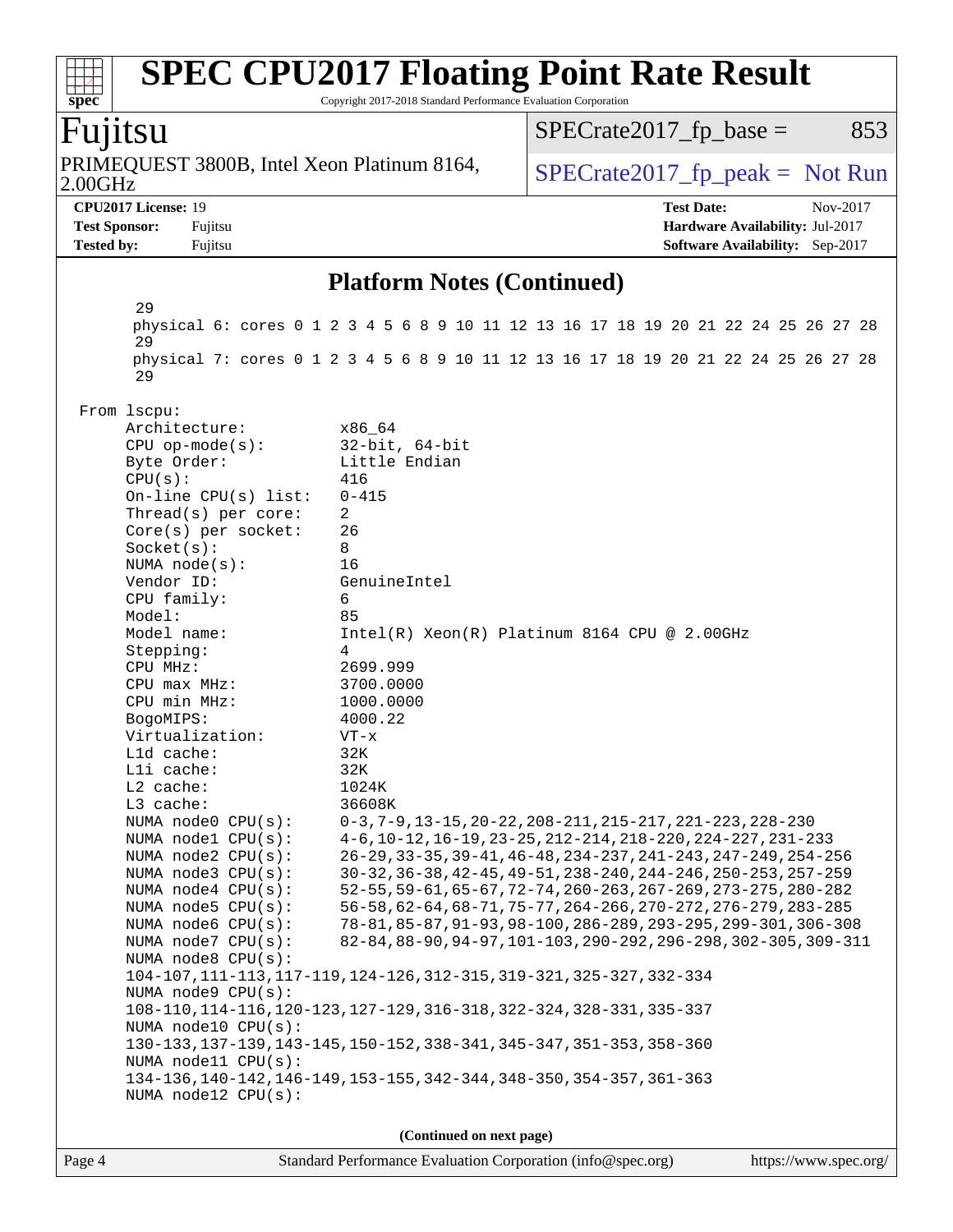## **[SPEC CPU2017 Floating Point Rate Result](http://www.spec.org/auto/cpu2017/Docs/result-fields.html#SPECCPU2017FloatingPointRateResult)**

Copyright 2017-2018 Standard Performance Evaluation Corporation

#### Fujitsu

2.00GHz PRIMEQUEST 3800B, Intel Xeon Platinum 8164,  $\big|$  SPECrate 2017 fp peak = Not Run

#### $SPECTate2017<sub>fp</sub> base =  $853$$

| <b>CPU2017 License: 19</b> |         |
|----------------------------|---------|
| <b>Test Sponsor:</b>       | Fujitsu |
| Tested hv•                 | Fuiiten |

**[CPU2017 License:](http://www.spec.org/auto/cpu2017/Docs/result-fields.html#CPU2017License)** 19 **[Test Date:](http://www.spec.org/auto/cpu2017/Docs/result-fields.html#TestDate)** Nov-2017 **[Hardware Availability:](http://www.spec.org/auto/cpu2017/Docs/result-fields.html#HardwareAvailability)** Jul-2017 **[Software Availability:](http://www.spec.org/auto/cpu2017/Docs/result-fields.html#SoftwareAvailability)** Sep-2017

#### **[Platform Notes \(Continued\)](http://www.spec.org/auto/cpu2017/Docs/result-fields.html#PlatformNotes)**

 156-159,163-165,169-171,176-178,364-367,371-373,377-379,384-386 NUMA node13 CPU(s): 160-162,166-168,172-175,179-181,368-370,374-376,380-383,387-389 NUMA node14 CPU(s): 182-185,189-191,195-197,202-204,390-393,397-399,403-405,410-412 NUMA node15 CPU(s): 186-188,192-194,198-201,205-207,394-396,400-402,406-409,413-415 Flags: fpu vme de pse tsc msr pae mce cx8 apic sep mtrr pge mca cmov pat pse36 clflush dts acpi mmx fxsr sse sse2 ss ht tm pbe syscall nx pdpe1gb rdtscp lm constant\_tsc art arch\_perfmon pebs bts rep\_good nopl xtopology nonstop\_tsc aperfmperf eagerfpu pni pclmulqdq dtes64 monitor ds\_cpl vmx smx est tm2 ssse3 sdbg fma cx16 xtpr pdcm pcid dca sse4\_1 sse4\_2 x2apic movbe popcnt tsc\_deadline\_timer aes xsave avx f16c rdrand lahf\_lm abm 3dnowprefetch ida arat epb pln pts dtherm hwp hwp\_act\_window hwp\_epp hwp\_pkg\_req intel\_pt tpr\_shadow vnmi flexpriority ept vpid fsgsbase tsc\_adjust bmi1 hle avx2 smep bmi2 erms invpcid rtm cqm mpx avx512f avx512dq rdseed adx smap clflushopt clwb avx512cd avx512bw avx512vl xsaveopt xsavec xgetbv1 cqm\_llc cqm\_occup\_llc /proc/cpuinfo cache data cache size : 36608 KB From numactl --hardware WARNING: a numactl 'node' might or might not correspond to a physical chip. available: 16 nodes (0-15) node 0 cpus: 0 1 2 3 7 8 9 13 14 15 20 21 22 208 209 210 211 215 216 217 221 222 223 228 229 230 node 0 size: 95377 MB node 0 free: 85762 MB node 1 cpus: 4 5 6 10 11 12 16 17 18 19 23 24 25 212 213 214 218 219 220 224 225 226 227 231 232 233 node 1 size: 96763 MB node 1 free: 96528 MB node 2 cpus: 26 27 28 29 33 34 35 39 40 41 46 47 48 234 235 236 237 241 242 243 247 248 249 254 255 256 node 2 size: 96763 MB node 2 free: 96527 MB node 3 cpus: 30 31 32 36 37 38 42 43 44 45 49 50 51 238 239 240 244 245 246 250 251 252 253 257 258 259 node 3 size: 96763 MB node 3 free: 96528 MB node 4 cpus: 52 53 54 55 59 60 61 65 66 67 72 73 74 260 261 262 263 267 268 269 273 274 275 280 281 282 node 4 size: 96763 MB node 4 free: 96527 MB node 5 cpus: 56 57 58 62 63 64 68 69 70 71 75 76 77 264 265 266 270 271 272 276 277 278 279 283 284 285 node 5 size: 96763 MB

**(Continued on next page)**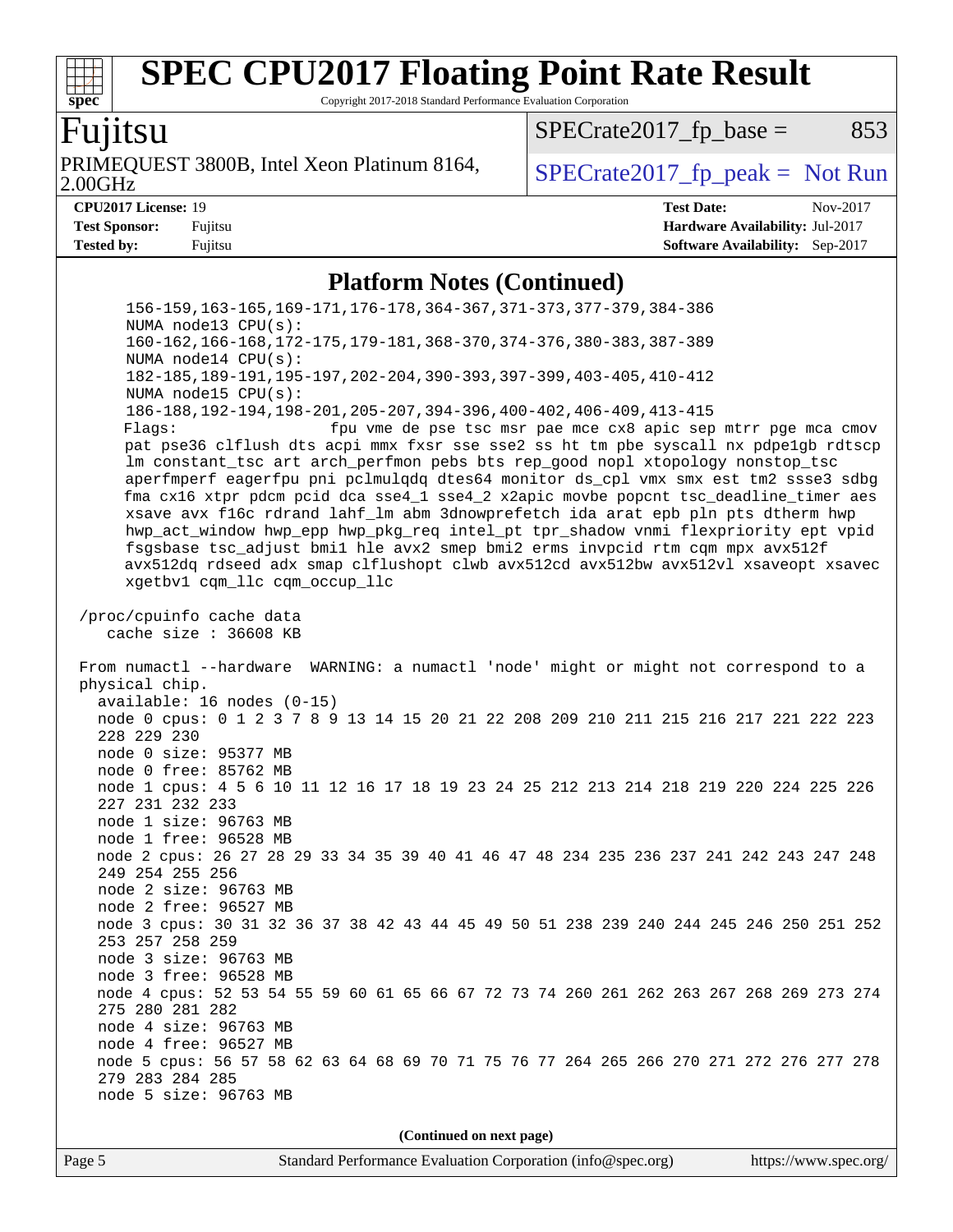### **[SPEC CPU2017 Floating Point Rate Result](http://www.spec.org/auto/cpu2017/Docs/result-fields.html#SPECCPU2017FloatingPointRateResult)**

Copyright 2017-2018 Standard Performance Evaluation Corporation

### Fujitsu

2.00GHz PRIMEQUEST 3800B, Intel Xeon Platinum 8164,  $\big|$  [SPECrate2017\\_fp\\_peak =](http://www.spec.org/auto/cpu2017/Docs/result-fields.html#SPECrate2017fppeak) Not Run

 $SPECTate2017<sub>fp</sub> base =  $853$$ 

**[CPU2017 License:](http://www.spec.org/auto/cpu2017/Docs/result-fields.html#CPU2017License)** 19 **[Test Date:](http://www.spec.org/auto/cpu2017/Docs/result-fields.html#TestDate)** Nov-2017 **[Test Sponsor:](http://www.spec.org/auto/cpu2017/Docs/result-fields.html#TestSponsor)** Fujitsu **[Hardware Availability:](http://www.spec.org/auto/cpu2017/Docs/result-fields.html#HardwareAvailability)** Jul-2017 **[Tested by:](http://www.spec.org/auto/cpu2017/Docs/result-fields.html#Testedby)** Fujitsu **Fugital Example 2017 [Software Availability:](http://www.spec.org/auto/cpu2017/Docs/result-fields.html#SoftwareAvailability)** Sep-2017

#### **[Platform Notes \(Continued\)](http://www.spec.org/auto/cpu2017/Docs/result-fields.html#PlatformNotes)**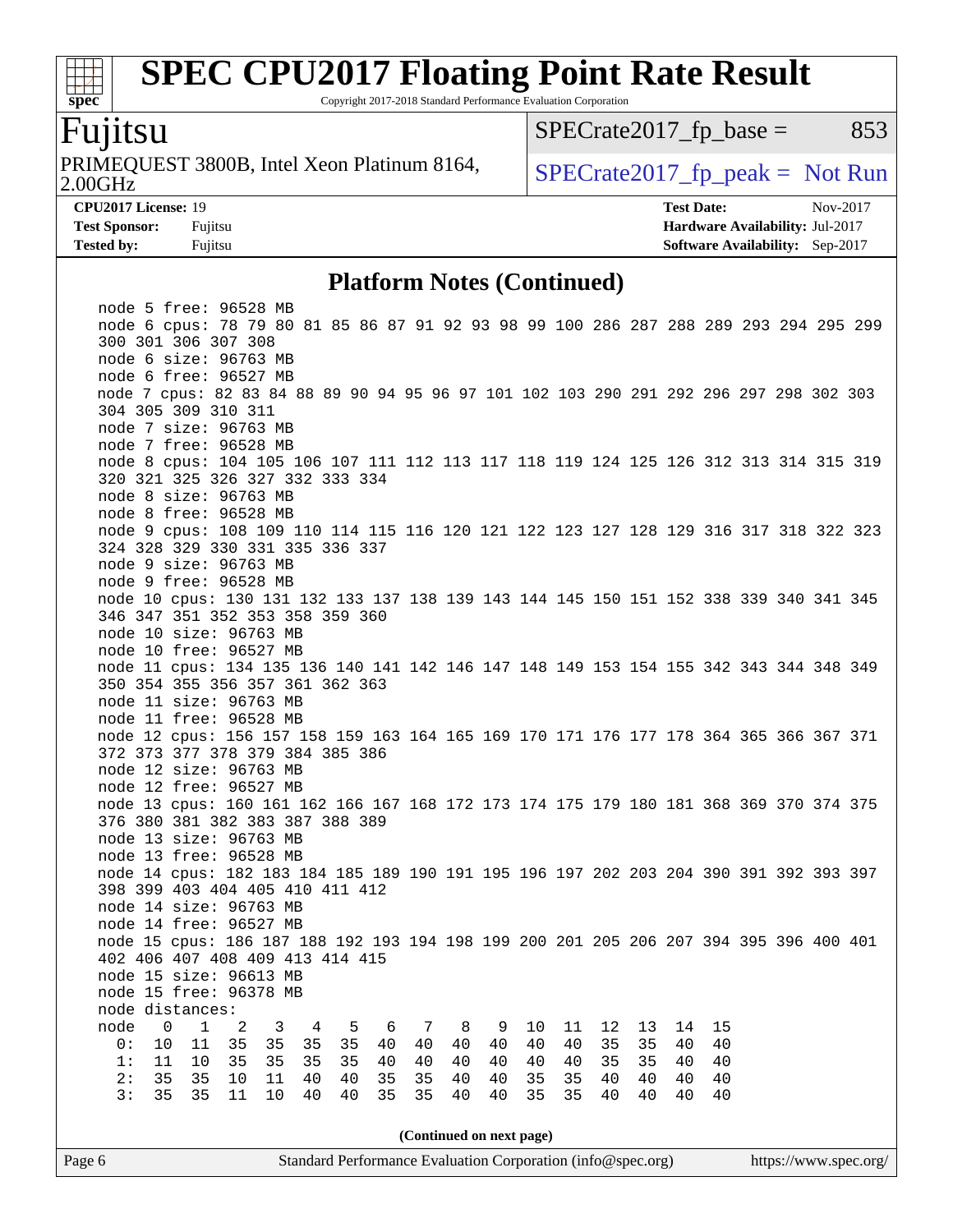### **[SPEC CPU2017 Floating Point Rate Result](http://www.spec.org/auto/cpu2017/Docs/result-fields.html#SPECCPU2017FloatingPointRateResult)**

Copyright 2017-2018 Standard Performance Evaluation Corporation

### Fujitsu

2.00GHz PRIMEQUEST 3800B, Intel Xeon Platinum 8164,  $SPECrate2017_fp\_peak = Not Run$ 

 $SPECTate2017_fp\_base = 853$ 

**[Test Sponsor:](http://www.spec.org/auto/cpu2017/Docs/result-fields.html#TestSponsor)** Fujitsu **[Hardware Availability:](http://www.spec.org/auto/cpu2017/Docs/result-fields.html#HardwareAvailability)** Jul-2017 **[Tested by:](http://www.spec.org/auto/cpu2017/Docs/result-fields.html#Testedby)** Fujitsu **Fugital Example 2017 [Software Availability:](http://www.spec.org/auto/cpu2017/Docs/result-fields.html#SoftwareAvailability)** Sep-2017

**[CPU2017 License:](http://www.spec.org/auto/cpu2017/Docs/result-fields.html#CPU2017License)** 19 **[Test Date:](http://www.spec.org/auto/cpu2017/Docs/result-fields.html#TestDate)** Nov-2017

#### **[Platform Notes \(Continued\)](http://www.spec.org/auto/cpu2017/Docs/result-fields.html#PlatformNotes)**

|                                                                                                                                                                                                                                                                                                                                                                                                                                                                                                                                                                                                                             |    |          |                                |    |    |    |    | $\bf 1$ lativi in Twics (Continued) |    |    |    |    |    |    |                                                                                  |  |
|-----------------------------------------------------------------------------------------------------------------------------------------------------------------------------------------------------------------------------------------------------------------------------------------------------------------------------------------------------------------------------------------------------------------------------------------------------------------------------------------------------------------------------------------------------------------------------------------------------------------------------|----|----------|--------------------------------|----|----|----|----|-------------------------------------|----|----|----|----|----|----|----------------------------------------------------------------------------------|--|
| 4:                                                                                                                                                                                                                                                                                                                                                                                                                                                                                                                                                                                                                          | 35 | 35<br>40 | 40                             | 10 | 11 | 35 | 35 | 35                                  | 35 | 40 | 40 | 40 | 40 | 40 | 40                                                                               |  |
| 5:                                                                                                                                                                                                                                                                                                                                                                                                                                                                                                                                                                                                                          | 35 | 35<br>40 | 40                             | 11 | 10 | 35 | 35 | 35                                  | 35 | 40 | 40 | 40 | 40 | 40 | 40                                                                               |  |
| 6 :                                                                                                                                                                                                                                                                                                                                                                                                                                                                                                                                                                                                                         | 40 | 35<br>40 | 35                             | 35 | 35 | 10 | 11 | 40                                  | 40 | 40 | 40 | 40 | 40 | 35 | 35                                                                               |  |
| 7:                                                                                                                                                                                                                                                                                                                                                                                                                                                                                                                                                                                                                          | 40 | 35<br>40 | 35                             | 35 | 35 | 11 | 10 | 40                                  | 40 | 40 | 40 | 40 | 40 | 35 | 35                                                                               |  |
| 8 :                                                                                                                                                                                                                                                                                                                                                                                                                                                                                                                                                                                                                         | 40 | 40<br>40 | 40                             | 35 | 35 | 40 | 40 | 10                                  | 11 | 35 | 35 | 35 | 35 | 40 | 40                                                                               |  |
| 9:                                                                                                                                                                                                                                                                                                                                                                                                                                                                                                                                                                                                                          | 40 | 40<br>40 | 40                             | 35 | 35 | 40 | 40 | 11                                  | 10 | 35 | 35 | 35 | 35 | 40 | 40                                                                               |  |
| 10:                                                                                                                                                                                                                                                                                                                                                                                                                                                                                                                                                                                                                         | 40 | 40<br>35 | 35                             | 40 | 40 | 40 | 40 | 35                                  | 35 | 10 | 11 | 40 | 40 | 35 | 35                                                                               |  |
| 11:                                                                                                                                                                                                                                                                                                                                                                                                                                                                                                                                                                                                                         | 40 | 35<br>40 | 35                             | 40 | 40 | 40 | 40 | 35                                  | 35 | 11 | 10 | 40 | 40 | 35 | 35                                                                               |  |
| 12:                                                                                                                                                                                                                                                                                                                                                                                                                                                                                                                                                                                                                         | 35 | 40<br>35 | 40                             | 40 | 40 | 40 | 40 | 35                                  | 35 | 40 | 40 | 10 | 11 | 35 | 35                                                                               |  |
| 13:                                                                                                                                                                                                                                                                                                                                                                                                                                                                                                                                                                                                                         | 35 | 35<br>40 | 40                             | 40 | 40 | 40 | 40 | 35                                  | 35 | 40 | 40 | 11 | 10 | 35 | 35                                                                               |  |
| 14:                                                                                                                                                                                                                                                                                                                                                                                                                                                                                                                                                                                                                         | 40 | 40<br>40 | 40                             | 40 | 40 | 35 | 35 | 40                                  | 40 | 35 | 35 | 35 | 35 | 10 | 11                                                                               |  |
| 15:                                                                                                                                                                                                                                                                                                                                                                                                                                                                                                                                                                                                                         | 40 |          | 40                             | 40 | 40 | 35 | 35 | 40                                  | 40 | 35 | 35 | 35 | 35 | 11 | 10                                                                               |  |
| 40<br>40<br>From /proc/meminfo<br>MemTotal:<br>1583801256 kB<br>HugePages_Total:<br>0<br>2048 kB<br>Hugepagesize:<br>From /etc/*release* /etc/*version*<br>SuSE-release:<br>SUSE Linux Enterprise Server 12 (x86_64)<br>$VERSION = 12$<br>PATCHLEVEL = 2<br># This file is deprecated and will be removed in a future service pack or release.<br># Please check /etc/os-release for details about this release.<br>os-release:<br>NAME="SLES"<br>VERSION="12-SP2"<br>VERSION_ID="12.2"<br>PRETTY_NAME="SUSE Linux Enterprise Server 12 SP2"<br>ID="sles"<br>$ANSI$ _COLOR=" $0:32$ "<br>CPE_NAME="cpe:/o:suse:sles:12:sp2" |    |          |                                |    |    |    |    |                                     |    |    |    |    |    |    |                                                                                  |  |
| uname $-a$ :                                                                                                                                                                                                                                                                                                                                                                                                                                                                                                                                                                                                                |    |          | x86_64 x86_64 x86_64 GNU/Linux |    |    |    |    |                                     |    |    |    |    |    |    | Linux linux-k55j 4.4.21-69-default #1 SMP Tue Oct 25 10:58:20 UTC 2016 (9464f67) |  |
| run-level 3 Nov 20 03:53                                                                                                                                                                                                                                                                                                                                                                                                                                                                                                                                                                                                    |    |          |                                |    |    |    |    |                                     |    |    |    |    |    |    |                                                                                  |  |
| SPEC is set to: /home/memory/speccpu<br>Filesystem<br>Size Used Avail Use% Mounted on<br>Type<br>768G 8.8G<br>760G<br>tmpfs<br>tmpfs<br>2% /home/memory                                                                                                                                                                                                                                                                                                                                                                                                                                                                     |    |          |                                |    |    |    |    |                                     |    |    |    |    |    |    |                                                                                  |  |
| Additional information from dmidecode follows. WARNING: Use caution when you interpret<br>this section. The 'dmidecode' program reads system data which is "intended to allow<br>hardware to be accurately determined", but the intent may not be met, as there are                                                                                                                                                                                                                                                                                                                                                         |    |          |                                |    |    |    |    |                                     |    |    |    |    |    |    |                                                                                  |  |

**(Continued on next page)**

| Page 7 | Standard Performance Evaluation Corporation (info@spec.org) | https://www.spec.org/ |
|--------|-------------------------------------------------------------|-----------------------|
|--------|-------------------------------------------------------------|-----------------------|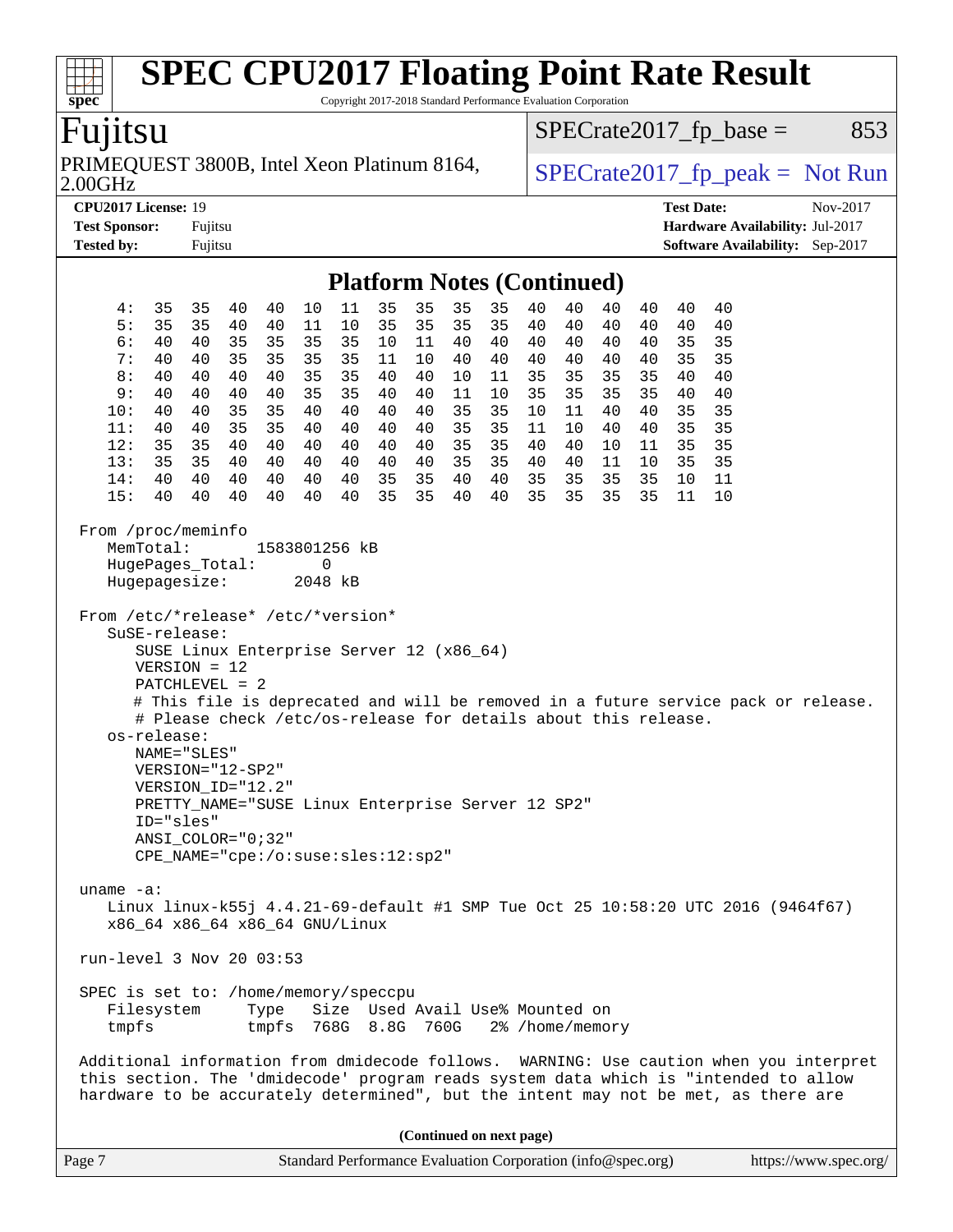Copyright 2017-2018 Standard Performance Evaluation Corporation

### Fujitsu

**[spec](http://www.spec.org/)**

2.00GHz PRIMEQUEST 3800B, Intel Xeon Platinum 8164,  $\big|$  [SPECrate2017\\_fp\\_peak =](http://www.spec.org/auto/cpu2017/Docs/result-fields.html#SPECrate2017fppeak) Not Run

 $SPECTate2017_fp\_base = 853$ 

**[Tested by:](http://www.spec.org/auto/cpu2017/Docs/result-fields.html#Testedby)** Fujitsu **[Software Availability:](http://www.spec.org/auto/cpu2017/Docs/result-fields.html#SoftwareAvailability)** Sep-2017

**[CPU2017 License:](http://www.spec.org/auto/cpu2017/Docs/result-fields.html#CPU2017License)** 19 **[Test Date:](http://www.spec.org/auto/cpu2017/Docs/result-fields.html#TestDate)** Nov-2017 **[Test Sponsor:](http://www.spec.org/auto/cpu2017/Docs/result-fields.html#TestSponsor)** Fujitsu **[Hardware Availability:](http://www.spec.org/auto/cpu2017/Docs/result-fields.html#HardwareAvailability)** Jul-2017

### **[Platform Notes \(Continued\)](http://www.spec.org/auto/cpu2017/Docs/result-fields.html#PlatformNotes)**

 frequent changes to hardware, firmware, and the "DMTF SMBIOS" standard. BIOS FUJITSU V1.0.0.0 R1.21.0 for D3858-A1x 09/15/2017 Memory: 46x Hynix HMA42GR7BJR4N-VK 16 GB 2 rank 2666 50x Samsung M393A2G40EB2-CTD 16 GB 2 rank 2666

(End of data from sysinfo program)

#### **[Compiler Version Notes](http://www.spec.org/auto/cpu2017/Docs/result-fields.html#CompilerVersionNotes)**

|                                                                 | FC 503.bwaves $r(base)$ 549.fotonik3d $r(base)$ 554.roms $r(base)$<br>(Continued on next page) |  |                                        |  |
|-----------------------------------------------------------------|------------------------------------------------------------------------------------------------|--|----------------------------------------|--|
|                                                                 |                                                                                                |  |                                        |  |
|                                                                 |                                                                                                |  |                                        |  |
| Copyright (C) 1985-2017 Intel Corporation. All rights reserved. |                                                                                                |  |                                        |  |
| ifort (IFORT) 18.0.0 20170811                                   | Copyright (C) 1985-2017 Intel Corporation. All rights reserved.                                |  |                                        |  |
| icc (ICC) 18.0.0 20170811                                       | Copyright (C) 1985-2017 Intel Corporation. All rights reserved.                                |  |                                        |  |
| icpc (ICC) 18.0.0 20170811                                      |                                                                                                |  |                                        |  |
| FC 507.cactuBSSN_r(base)                                        |                                                                                                |  |                                        |  |
|                                                                 | Copyright (C) 1985-2017 Intel Corporation. All rights reserved.                                |  |                                        |  |
| icpc (ICC) 18.0.0 20170811<br>icc (ICC) 18.0.0 20170811         | Copyright (C) 1985-2017 Intel Corporation. All rights reserved.                                |  |                                        |  |
|                                                                 | $CC$ 511.povray_r(base) 526.blender_r(base)                                                    |  |                                        |  |
|                                                                 |                                                                                                |  |                                        |  |
| icpc (ICC) 18.0.0 20170811                                      | Copyright (C) 1985-2017 Intel Corporation. All rights reserved.<br>__________________          |  |                                        |  |
| CXXC 508.namd_r(base) 510.parest_r(base)                        |                                                                                                |  |                                        |  |
|                                                                 |                                                                                                |  |                                        |  |
| icc (ICC) 18.0.0 20170811                                       | Copyright (C) 1985-2017 Intel Corporation. All rights reserved.                                |  |                                        |  |
|                                                                 | CC 519.1bm_r(base) 538.imagick_r(base) 544.nab_r(base)                                         |  | -------------------------------------- |  |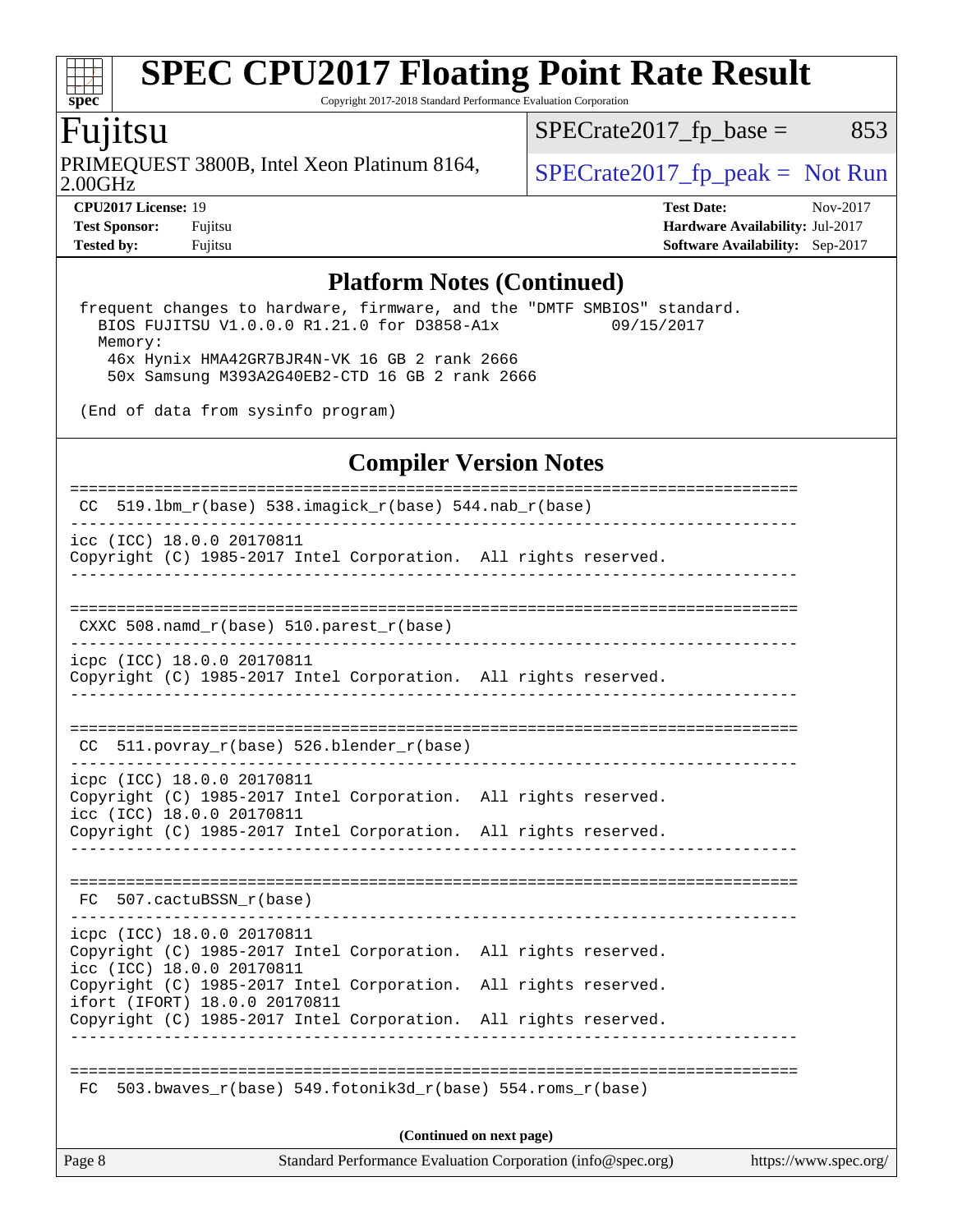Copyright 2017-2018 Standard Performance Evaluation Corporation

### Fujitsu

**[spec](http://www.spec.org/)**

2.00GHz PRIMEQUEST 3800B, Intel Xeon Platinum 8164,  $\big|$  SPECrate 2017 fp peak = Not Run

 $SPECTate2017<sub>fp</sub> base =  $853$$ 

**[CPU2017 License:](http://www.spec.org/auto/cpu2017/Docs/result-fields.html#CPU2017License)** 19 **[Test Date:](http://www.spec.org/auto/cpu2017/Docs/result-fields.html#TestDate)** Nov-2017 **[Test Sponsor:](http://www.spec.org/auto/cpu2017/Docs/result-fields.html#TestSponsor)** Fujitsu **[Hardware Availability:](http://www.spec.org/auto/cpu2017/Docs/result-fields.html#HardwareAvailability)** Jul-2017 **[Tested by:](http://www.spec.org/auto/cpu2017/Docs/result-fields.html#Testedby)** Fujitsu **[Software Availability:](http://www.spec.org/auto/cpu2017/Docs/result-fields.html#SoftwareAvailability)** Sep-2017

#### **[Compiler Version Notes \(Continued\)](http://www.spec.org/auto/cpu2017/Docs/result-fields.html#CompilerVersionNotes)**

| ifort (IFORT) 18.0.0 20170811 |                                                                 |  |
|-------------------------------|-----------------------------------------------------------------|--|
|                               | Copyright (C) 1985-2017 Intel Corporation. All rights reserved. |  |
|                               |                                                                 |  |

==============================================================================

 $CC$  521.wrf $r(base)$  527.cam4 $r(base)$ ------------------------------------------------------------------------------

ifort (IFORT) 18.0.0 20170811 Copyright (C) 1985-2017 Intel Corporation. All rights reserved. icc (ICC) 18.0.0 20170811 Copyright (C) 1985-2017 Intel Corporation. All rights reserved. ------------------------------------------------------------------------------

### **[Base Compiler Invocation](http://www.spec.org/auto/cpu2017/Docs/result-fields.html#BaseCompilerInvocation)**

[C benchmarks](http://www.spec.org/auto/cpu2017/Docs/result-fields.html#Cbenchmarks): [icc](http://www.spec.org/cpu2017/results/res2017q4/cpu2017-20171212-01600.flags.html#user_CCbase_intel_icc_18.0_66fc1ee009f7361af1fbd72ca7dcefbb700085f36577c54f309893dd4ec40d12360134090235512931783d35fd58c0460139e722d5067c5574d8eaf2b3e37e92)

[C++ benchmarks:](http://www.spec.org/auto/cpu2017/Docs/result-fields.html#CXXbenchmarks) [icpc](http://www.spec.org/cpu2017/results/res2017q4/cpu2017-20171212-01600.flags.html#user_CXXbase_intel_icpc_18.0_c510b6838c7f56d33e37e94d029a35b4a7bccf4766a728ee175e80a419847e808290a9b78be685c44ab727ea267ec2f070ec5dc83b407c0218cded6866a35d07)

[Fortran benchmarks](http://www.spec.org/auto/cpu2017/Docs/result-fields.html#Fortranbenchmarks): [ifort](http://www.spec.org/cpu2017/results/res2017q4/cpu2017-20171212-01600.flags.html#user_FCbase_intel_ifort_18.0_8111460550e3ca792625aed983ce982f94888b8b503583aa7ba2b8303487b4d8a21a13e7191a45c5fd58ff318f48f9492884d4413fa793fd88dd292cad7027ca)

[Benchmarks using both Fortran and C](http://www.spec.org/auto/cpu2017/Docs/result-fields.html#BenchmarksusingbothFortranandC): [ifort](http://www.spec.org/cpu2017/results/res2017q4/cpu2017-20171212-01600.flags.html#user_CC_FCbase_intel_ifort_18.0_8111460550e3ca792625aed983ce982f94888b8b503583aa7ba2b8303487b4d8a21a13e7191a45c5fd58ff318f48f9492884d4413fa793fd88dd292cad7027ca) [icc](http://www.spec.org/cpu2017/results/res2017q4/cpu2017-20171212-01600.flags.html#user_CC_FCbase_intel_icc_18.0_66fc1ee009f7361af1fbd72ca7dcefbb700085f36577c54f309893dd4ec40d12360134090235512931783d35fd58c0460139e722d5067c5574d8eaf2b3e37e92)

[Benchmarks using both C and C++](http://www.spec.org/auto/cpu2017/Docs/result-fields.html#BenchmarksusingbothCandCXX): [icpc](http://www.spec.org/cpu2017/results/res2017q4/cpu2017-20171212-01600.flags.html#user_CC_CXXbase_intel_icpc_18.0_c510b6838c7f56d33e37e94d029a35b4a7bccf4766a728ee175e80a419847e808290a9b78be685c44ab727ea267ec2f070ec5dc83b407c0218cded6866a35d07) [icc](http://www.spec.org/cpu2017/results/res2017q4/cpu2017-20171212-01600.flags.html#user_CC_CXXbase_intel_icc_18.0_66fc1ee009f7361af1fbd72ca7dcefbb700085f36577c54f309893dd4ec40d12360134090235512931783d35fd58c0460139e722d5067c5574d8eaf2b3e37e92)

[Benchmarks using Fortran, C, and C++:](http://www.spec.org/auto/cpu2017/Docs/result-fields.html#BenchmarksusingFortranCandCXX) [icpc](http://www.spec.org/cpu2017/results/res2017q4/cpu2017-20171212-01600.flags.html#user_CC_CXX_FCbase_intel_icpc_18.0_c510b6838c7f56d33e37e94d029a35b4a7bccf4766a728ee175e80a419847e808290a9b78be685c44ab727ea267ec2f070ec5dc83b407c0218cded6866a35d07) [icc](http://www.spec.org/cpu2017/results/res2017q4/cpu2017-20171212-01600.flags.html#user_CC_CXX_FCbase_intel_icc_18.0_66fc1ee009f7361af1fbd72ca7dcefbb700085f36577c54f309893dd4ec40d12360134090235512931783d35fd58c0460139e722d5067c5574d8eaf2b3e37e92) [ifort](http://www.spec.org/cpu2017/results/res2017q4/cpu2017-20171212-01600.flags.html#user_CC_CXX_FCbase_intel_ifort_18.0_8111460550e3ca792625aed983ce982f94888b8b503583aa7ba2b8303487b4d8a21a13e7191a45c5fd58ff318f48f9492884d4413fa793fd88dd292cad7027ca)

### **[Base Portability Flags](http://www.spec.org/auto/cpu2017/Docs/result-fields.html#BasePortabilityFlags)**

 503.bwaves\_r: [-DSPEC\\_LP64](http://www.spec.org/cpu2017/results/res2017q4/cpu2017-20171212-01600.flags.html#suite_basePORTABILITY503_bwaves_r_DSPEC_LP64) 507.cactuBSSN\_r: [-DSPEC\\_LP64](http://www.spec.org/cpu2017/results/res2017q4/cpu2017-20171212-01600.flags.html#suite_basePORTABILITY507_cactuBSSN_r_DSPEC_LP64) 508.namd\_r: [-DSPEC\\_LP64](http://www.spec.org/cpu2017/results/res2017q4/cpu2017-20171212-01600.flags.html#suite_basePORTABILITY508_namd_r_DSPEC_LP64) 510.parest\_r: [-DSPEC\\_LP64](http://www.spec.org/cpu2017/results/res2017q4/cpu2017-20171212-01600.flags.html#suite_basePORTABILITY510_parest_r_DSPEC_LP64) 511.povray\_r: [-DSPEC\\_LP64](http://www.spec.org/cpu2017/results/res2017q4/cpu2017-20171212-01600.flags.html#suite_basePORTABILITY511_povray_r_DSPEC_LP64) 519.lbm\_r: [-DSPEC\\_LP64](http://www.spec.org/cpu2017/results/res2017q4/cpu2017-20171212-01600.flags.html#suite_basePORTABILITY519_lbm_r_DSPEC_LP64) 521.wrf\_r: [-DSPEC\\_LP64](http://www.spec.org/cpu2017/results/res2017q4/cpu2017-20171212-01600.flags.html#suite_basePORTABILITY521_wrf_r_DSPEC_LP64) [-DSPEC\\_CASE\\_FLAG](http://www.spec.org/cpu2017/results/res2017q4/cpu2017-20171212-01600.flags.html#b521.wrf_r_baseCPORTABILITY_DSPEC_CASE_FLAG) [-convert big\\_endian](http://www.spec.org/cpu2017/results/res2017q4/cpu2017-20171212-01600.flags.html#user_baseFPORTABILITY521_wrf_r_convert_big_endian_c3194028bc08c63ac5d04de18c48ce6d347e4e562e8892b8bdbdc0214820426deb8554edfa529a3fb25a586e65a3d812c835984020483e7e73212c4d31a38223)

**(Continued on next page)**

Page 9 Standard Performance Evaluation Corporation [\(info@spec.org\)](mailto:info@spec.org) <https://www.spec.org/>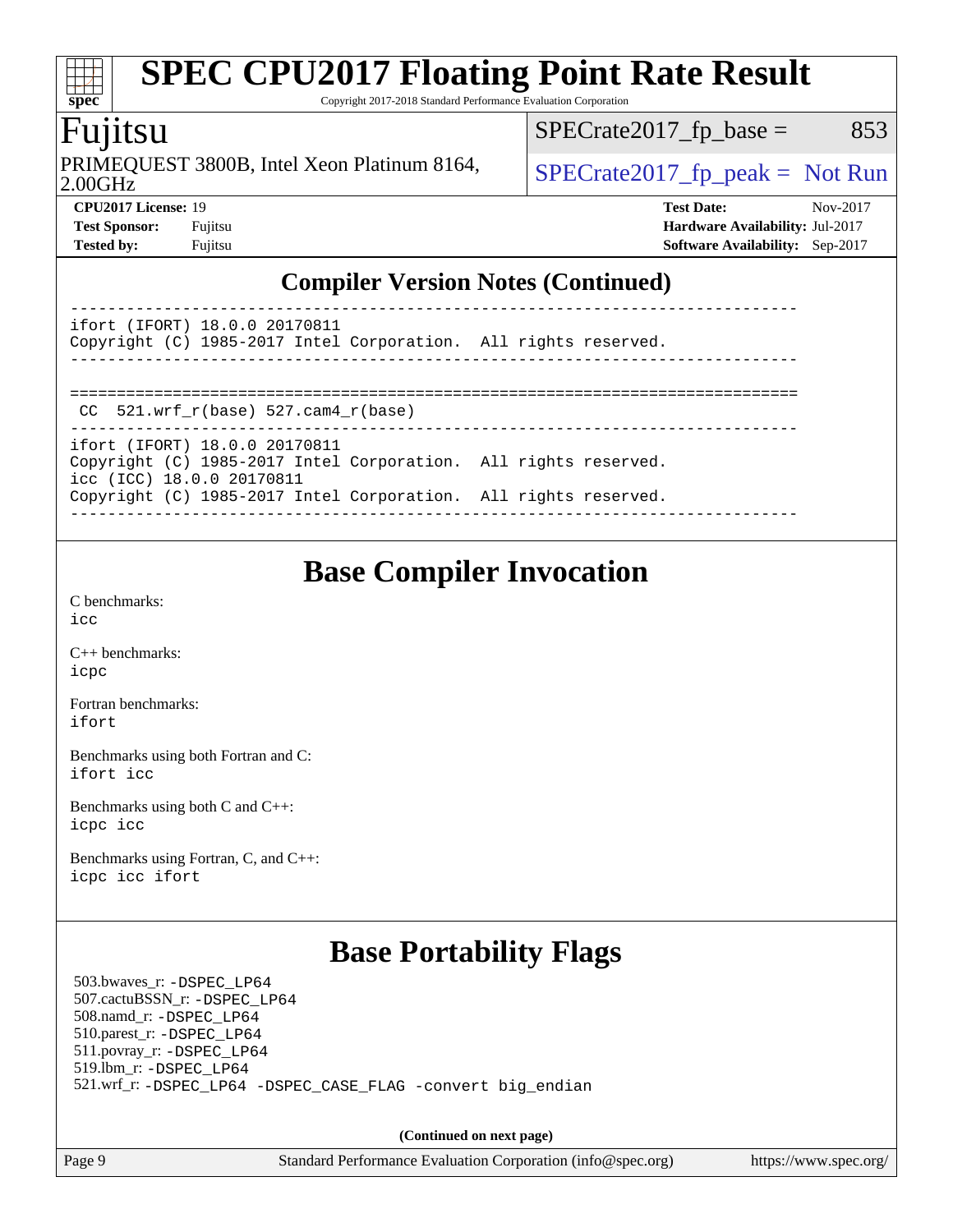

Copyright 2017-2018 Standard Performance Evaluation Corporation

### Fujitsu

2.00GHz PRIMEQUEST 3800B, Intel Xeon Platinum 8164,  $\big|$  SPECrate 2017 fp peak = Not Run

 $SPECTate2017<sub>fp</sub> base =  $853$$ 

**[CPU2017 License:](http://www.spec.org/auto/cpu2017/Docs/result-fields.html#CPU2017License)** 19 **[Test Date:](http://www.spec.org/auto/cpu2017/Docs/result-fields.html#TestDate)** Nov-2017 **[Test Sponsor:](http://www.spec.org/auto/cpu2017/Docs/result-fields.html#TestSponsor)** Fujitsu **[Hardware Availability:](http://www.spec.org/auto/cpu2017/Docs/result-fields.html#HardwareAvailability)** Jul-2017 **[Tested by:](http://www.spec.org/auto/cpu2017/Docs/result-fields.html#Testedby)** Fujitsu **Fugital Example 2017 [Software Availability:](http://www.spec.org/auto/cpu2017/Docs/result-fields.html#SoftwareAvailability)** Sep-2017

### **[Base Portability Flags \(Continued\)](http://www.spec.org/auto/cpu2017/Docs/result-fields.html#BasePortabilityFlags)**

 526.blender\_r: [-DSPEC\\_LP64](http://www.spec.org/cpu2017/results/res2017q4/cpu2017-20171212-01600.flags.html#suite_basePORTABILITY526_blender_r_DSPEC_LP64) [-DSPEC\\_LINUX](http://www.spec.org/cpu2017/results/res2017q4/cpu2017-20171212-01600.flags.html#b526.blender_r_baseCPORTABILITY_DSPEC_LINUX) [-funsigned-char](http://www.spec.org/cpu2017/results/res2017q4/cpu2017-20171212-01600.flags.html#user_baseCPORTABILITY526_blender_r_force_uchar_40c60f00ab013830e2dd6774aeded3ff59883ba5a1fc5fc14077f794d777847726e2a5858cbc7672e36e1b067e7e5c1d9a74f7176df07886a243d7cc18edfe67) 527.cam4\_r: [-DSPEC\\_LP64](http://www.spec.org/cpu2017/results/res2017q4/cpu2017-20171212-01600.flags.html#suite_basePORTABILITY527_cam4_r_DSPEC_LP64) [-DSPEC\\_CASE\\_FLAG](http://www.spec.org/cpu2017/results/res2017q4/cpu2017-20171212-01600.flags.html#b527.cam4_r_baseCPORTABILITY_DSPEC_CASE_FLAG) 538.imagick\_r: [-DSPEC\\_LP64](http://www.spec.org/cpu2017/results/res2017q4/cpu2017-20171212-01600.flags.html#suite_basePORTABILITY538_imagick_r_DSPEC_LP64) 544.nab\_r: [-DSPEC\\_LP64](http://www.spec.org/cpu2017/results/res2017q4/cpu2017-20171212-01600.flags.html#suite_basePORTABILITY544_nab_r_DSPEC_LP64) 549.fotonik3d\_r: [-DSPEC\\_LP64](http://www.spec.org/cpu2017/results/res2017q4/cpu2017-20171212-01600.flags.html#suite_basePORTABILITY549_fotonik3d_r_DSPEC_LP64) 554.roms\_r: [-DSPEC\\_LP64](http://www.spec.org/cpu2017/results/res2017q4/cpu2017-20171212-01600.flags.html#suite_basePORTABILITY554_roms_r_DSPEC_LP64)

**[Base Optimization Flags](http://www.spec.org/auto/cpu2017/Docs/result-fields.html#BaseOptimizationFlags)**

#### [C benchmarks](http://www.spec.org/auto/cpu2017/Docs/result-fields.html#Cbenchmarks):

```
-xCORE-AVX2 -ipo -O3 -no-prec-div -qopt-prefetch -ffinite-math-only
-qopt-mem-layout-trans=3
C++ benchmarks: 
-xCORE-AVX2 -ipo -O3 -no-prec-div -qopt-prefetch -ffinite-math-only
-qopt-mem-layout-trans=3
Fortran benchmarks: 
-xCORE-AVX2 -ipo -O3 -no-prec-div -qopt-prefetch -ffinite-math-only
-qopt-mem-layout-trans=3 -nostandard-realloc-lhs -align array32byte
```
[Benchmarks using both Fortran and C](http://www.spec.org/auto/cpu2017/Docs/result-fields.html#BenchmarksusingbothFortranandC):

```
-xCORE-AVX2 -ipo -O3 -no-prec-div -qopt-prefetch -ffinite-math-only
-qopt-mem-layout-trans=3 -nostandard-realloc-lhs -align array32byte
```
[Benchmarks using both C and C++](http://www.spec.org/auto/cpu2017/Docs/result-fields.html#BenchmarksusingbothCandCXX): [-xCORE-AVX2](http://www.spec.org/cpu2017/results/res2017q4/cpu2017-20171212-01600.flags.html#user_CC_CXXbase_f-xCORE-AVX2) [-ipo](http://www.spec.org/cpu2017/results/res2017q4/cpu2017-20171212-01600.flags.html#user_CC_CXXbase_f-ipo) [-O3](http://www.spec.org/cpu2017/results/res2017q4/cpu2017-20171212-01600.flags.html#user_CC_CXXbase_f-O3) [-no-prec-div](http://www.spec.org/cpu2017/results/res2017q4/cpu2017-20171212-01600.flags.html#user_CC_CXXbase_f-no-prec-div) [-qopt-prefetch](http://www.spec.org/cpu2017/results/res2017q4/cpu2017-20171212-01600.flags.html#user_CC_CXXbase_f-qopt-prefetch) [-ffinite-math-only](http://www.spec.org/cpu2017/results/res2017q4/cpu2017-20171212-01600.flags.html#user_CC_CXXbase_f_finite_math_only_cb91587bd2077682c4b38af759c288ed7c732db004271a9512da14a4f8007909a5f1427ecbf1a0fb78ff2a814402c6114ac565ca162485bbcae155b5e4258871) [-qopt-mem-layout-trans=3](http://www.spec.org/cpu2017/results/res2017q4/cpu2017-20171212-01600.flags.html#user_CC_CXXbase_f-qopt-mem-layout-trans_de80db37974c74b1f0e20d883f0b675c88c3b01e9d123adea9b28688d64333345fb62bc4a798493513fdb68f60282f9a726aa07f478b2f7113531aecce732043)

[Benchmarks using Fortran, C, and C++:](http://www.spec.org/auto/cpu2017/Docs/result-fields.html#BenchmarksusingFortranCandCXX) [-xCORE-AVX2](http://www.spec.org/cpu2017/results/res2017q4/cpu2017-20171212-01600.flags.html#user_CC_CXX_FCbase_f-xCORE-AVX2) [-ipo](http://www.spec.org/cpu2017/results/res2017q4/cpu2017-20171212-01600.flags.html#user_CC_CXX_FCbase_f-ipo) [-O3](http://www.spec.org/cpu2017/results/res2017q4/cpu2017-20171212-01600.flags.html#user_CC_CXX_FCbase_f-O3) [-no-prec-div](http://www.spec.org/cpu2017/results/res2017q4/cpu2017-20171212-01600.flags.html#user_CC_CXX_FCbase_f-no-prec-div) [-qopt-prefetch](http://www.spec.org/cpu2017/results/res2017q4/cpu2017-20171212-01600.flags.html#user_CC_CXX_FCbase_f-qopt-prefetch) [-ffinite-math-only](http://www.spec.org/cpu2017/results/res2017q4/cpu2017-20171212-01600.flags.html#user_CC_CXX_FCbase_f_finite_math_only_cb91587bd2077682c4b38af759c288ed7c732db004271a9512da14a4f8007909a5f1427ecbf1a0fb78ff2a814402c6114ac565ca162485bbcae155b5e4258871) [-qopt-mem-layout-trans=3](http://www.spec.org/cpu2017/results/res2017q4/cpu2017-20171212-01600.flags.html#user_CC_CXX_FCbase_f-qopt-mem-layout-trans_de80db37974c74b1f0e20d883f0b675c88c3b01e9d123adea9b28688d64333345fb62bc4a798493513fdb68f60282f9a726aa07f478b2f7113531aecce732043) [-nostandard-realloc-lhs](http://www.spec.org/cpu2017/results/res2017q4/cpu2017-20171212-01600.flags.html#user_CC_CXX_FCbase_f_2003_std_realloc_82b4557e90729c0f113870c07e44d33d6f5a304b4f63d4c15d2d0f1fab99f5daaed73bdb9275d9ae411527f28b936061aa8b9c8f2d63842963b95c9dd6426b8a) [-align array32byte](http://www.spec.org/cpu2017/results/res2017q4/cpu2017-20171212-01600.flags.html#user_CC_CXX_FCbase_align_array32byte_b982fe038af199962ba9a80c053b8342c548c85b40b8e86eb3cc33dee0d7986a4af373ac2d51c3f7cf710a18d62fdce2948f201cd044323541f22fc0fffc51b6)

### **[Base Other Flags](http://www.spec.org/auto/cpu2017/Docs/result-fields.html#BaseOtherFlags)**

| C benchmarks:     |
|-------------------|
| $-m64 - std= c11$ |

[C++ benchmarks:](http://www.spec.org/auto/cpu2017/Docs/result-fields.html#CXXbenchmarks) [-m64](http://www.spec.org/cpu2017/results/res2017q4/cpu2017-20171212-01600.flags.html#user_CXXbase_intel_intel64_18.0_af43caccfc8ded86e7699f2159af6efc7655f51387b94da716254467f3c01020a5059329e2569e4053f409e7c9202a7efc638f7a6d1ffb3f52dea4a3e31d82ab)

**(Continued on next page)**

Page 10 Standard Performance Evaluation Corporation [\(info@spec.org\)](mailto:info@spec.org) <https://www.spec.org/>